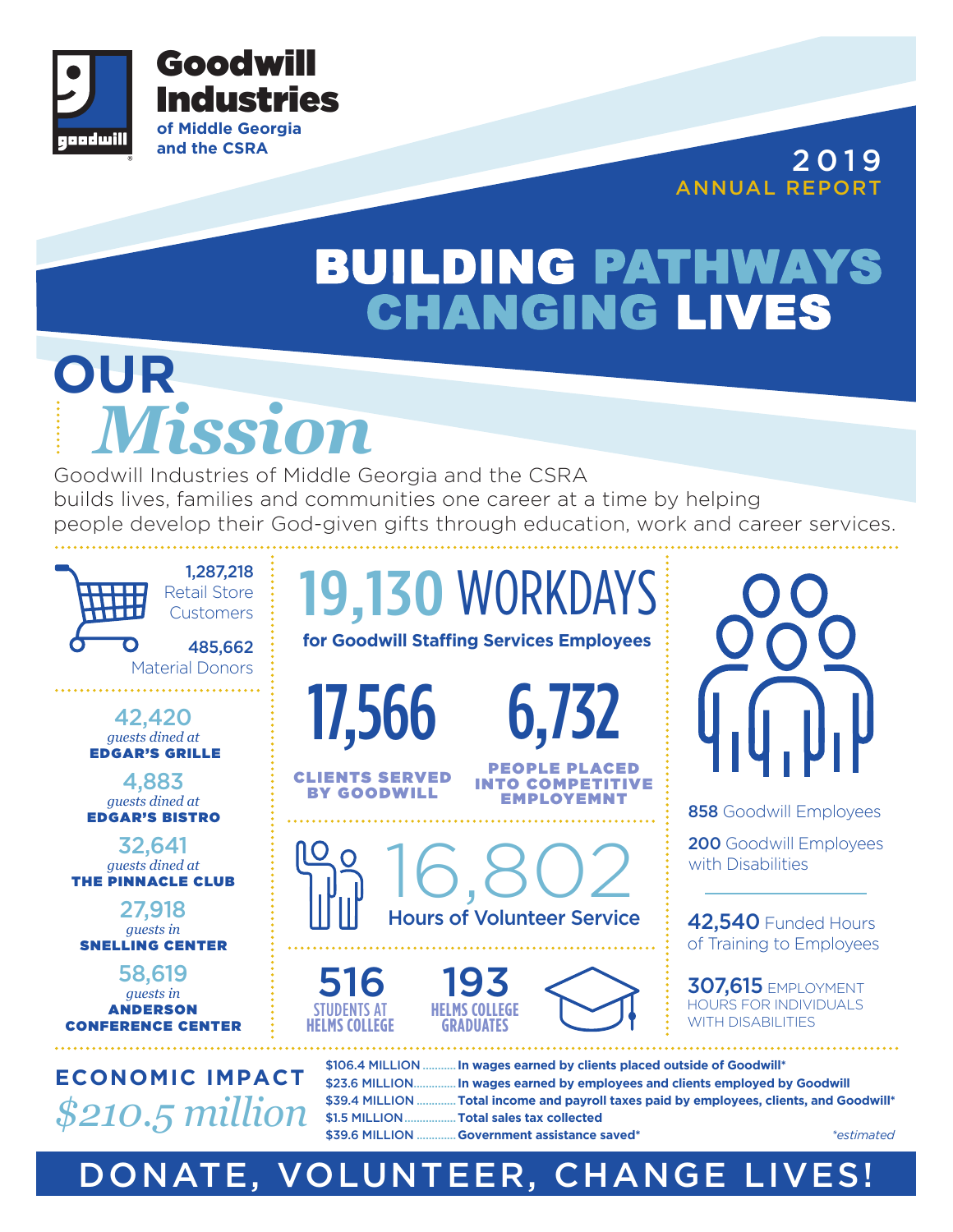## Aiken



## Lake Oconee

Macon

# HAND UP CAMPAIGN

The founder of Goodwill Industries, Dr. Edgar J. Helms, believed everyone had a right to pursue the dignity of work and abundant living, often saying people living in poverty deserved a hand *up*, beyond a hand *out*.

This was the inspiration for Goodwill's Hand Up Campaign, a comprehensive fundraising initiative to enhance and expand our continuum of Helms College education and career services and applied learning business enterprises. As these pages show, the Campaign's priorities are centralized in four strategic regions, each guided by local employers and community leaders.

- » School of Health Services
- » School of Trades
- » Polly Long Denton School of Hospitality Expansion
- » Excel Center Adult High **School**

The Hand Up Campaign ultimately will position Goodwill for global expansion of Helms College as a model for effecting lasting social and economic change.

Visit **www.GoodwillWorks.org/HandUpCampaign** to review the full Campaign cases for support for each area.



## *Goodwill's Case for Investment in Helms College*

*\*Helms College expansion projects subject to review and approval by the state regulatory agency, the Accrediting Council for Continuing Education and Training, and the U.S. Department of Education.* 

For more information, contact:

#### **Ellen Harper**

*Director of Executive Affairs* 706.854.4771 eharper@goodwillworks.org

## Macon

#### *PRIORITIES*

#### *STEERING COMMITTEE*

- » Roy Fickling
- » Robbo Hatcher
- » Steve Kruger
- » Karen Lambert
- » Larry Pope
- » Ninfa Saunders
- » David Thompson

## Lake Oconee

#### *PRIORITIES\**

- » Regional Career Center
- » Retail Training Store
- » School of Hospitality
- » School of Health Services
- » Edgar's Venue and Gardens

#### *STEERING COMMITTEE*

- » Martha and Rick Franks
- » Vickie and Lloyd Jenkins
- » Anne and Frank Mosomillo
- » Patti and Eric Silver



### Augusta

#### *PRIORITIES*

- » School of Hospitality Expansion
- » School of Health Services
- » School of Business and Technology
- » Media Center and Student Commons
- » Welcome Center

#### *STEERING COMMITTEE*

- » Bill Barrett
- » Shell Knox Berry
- » Jim James
- » Wyck Knox
- » Cab Stitt
- » Bert Storey



### Aiken

#### *PRIORITIES\**

- » School of Hospitality
- » School of Health Services
- » Edgar's Venue
- » Academic Achievement Center

#### *STEERING COMMITTEE*

- » Shannon and Geoff Ellis
- » Sam Erb
- » Bob Hottensen
- » Malia Koelker
- » David Samson
- » Rick Steele
- » Jane Page Thompson
- » David Trachtenberg